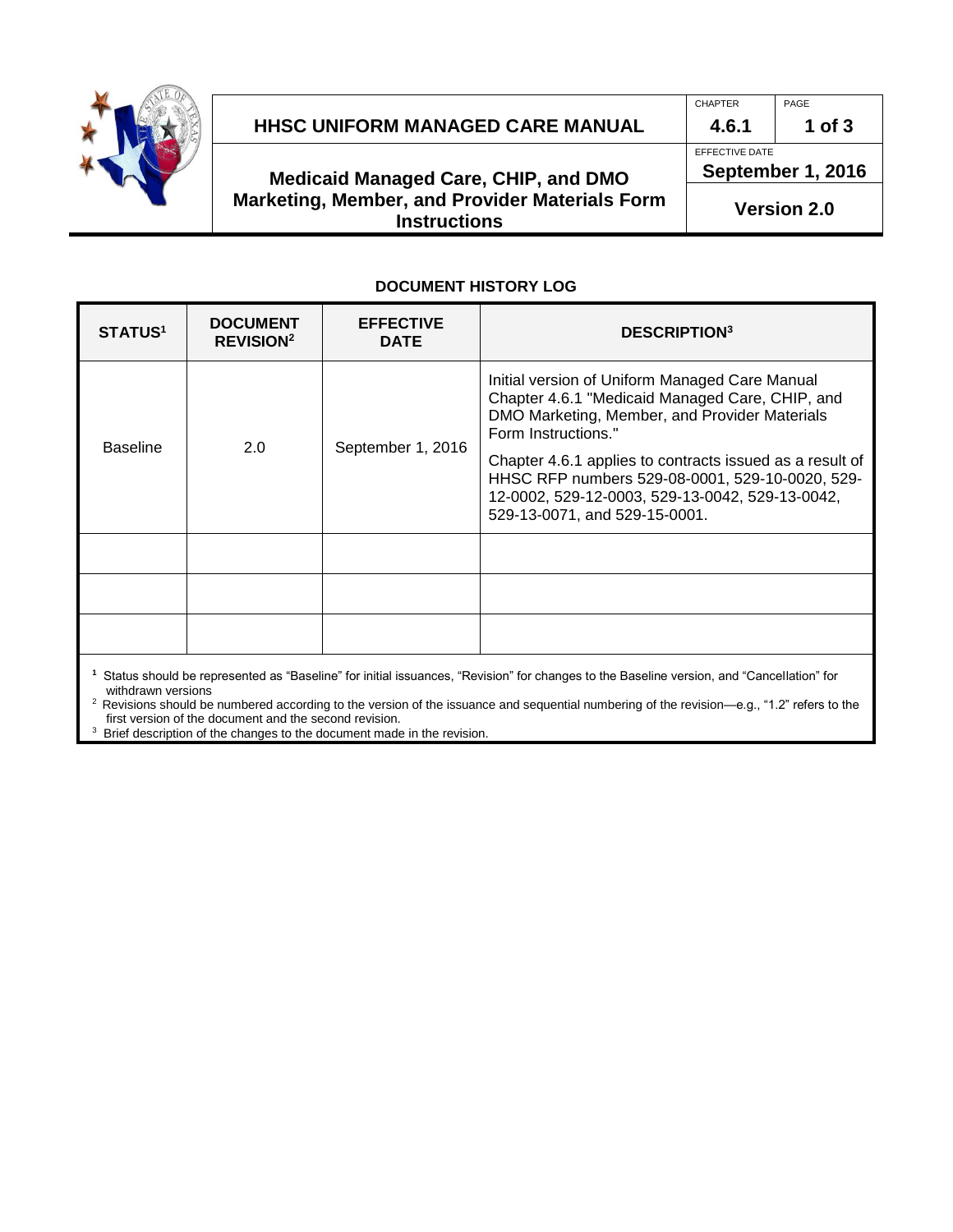

## **HHSC UNIFORM MANAGED CARE MANUAL 4.6.1 2 of 3**

**Medicaid Managed Care, CHIP, and DMO Marketing, Member, and Provider Materials Form Instructions**

CHAPTER PAGE

EFFECTIVE DATE **September 1, 2016**

**Version 2.0**

# **I. Applicability of Chapter 4.6.1**

This Chapter applies to Managed Care Organizations (MCOs) participating in the STAR, STAR+PLUS, CHIP, STAR Health, and STAR Kids Programs and Dental Contractors providing Children's Medicaid Dental Services and CHIP Dental Services. The term "MCO" includes health maintenance organizations (HMOs), exclusive provider organizations (EPOs), insurers, Dental Contractors, and any other entities licensed or approved by the Texas Department of Insurance.

## **II. General Instructions**

Per Section IV. Submission Guidelines of UMCM Chapter 4.6 MCO Materials Submission Process, the MCO must complete all sections of the *Medicaid Managed Care, CHIP, and DMO Marketing, Member, and Provider Materials* form located in UMCM Chapter 4.6.2 with the required elements identified and submit the form with its material submission to HPM Communications@hhsc.state.tx.us. The required elements are necessary for review appropriateness.

## **III. Medicaid Managed Care, CHIP, and DMO Marketing, Member, and Provider Materials Form Instructions**

The MCO must complete all fields of the *MCO Information* and *Material Information* sections of the form. Do not complete the *For HHSC Use Only* section.

## **MCO Information**

- 1) **MCO Name:** Enter the name of the MCO.
- 2) **MCO Submitter:** Enter the name of the MCO representative submitting this form and material for review.
- 3) **E-mail Address:** Enter the email address of the MCO representative submitting this form and material for review.

## **Material Information**

- 1) **Date of Submission:** Enter the date the material is submitted.
- 2) **Material File Name:** Assign and enter a file name for the material submission.
- 3) **Form Number:** Assign and enter a Form Number for the material submission.
- 4) **Applicable Program(s):** Select all applicable Programs for which the material submission is designed.